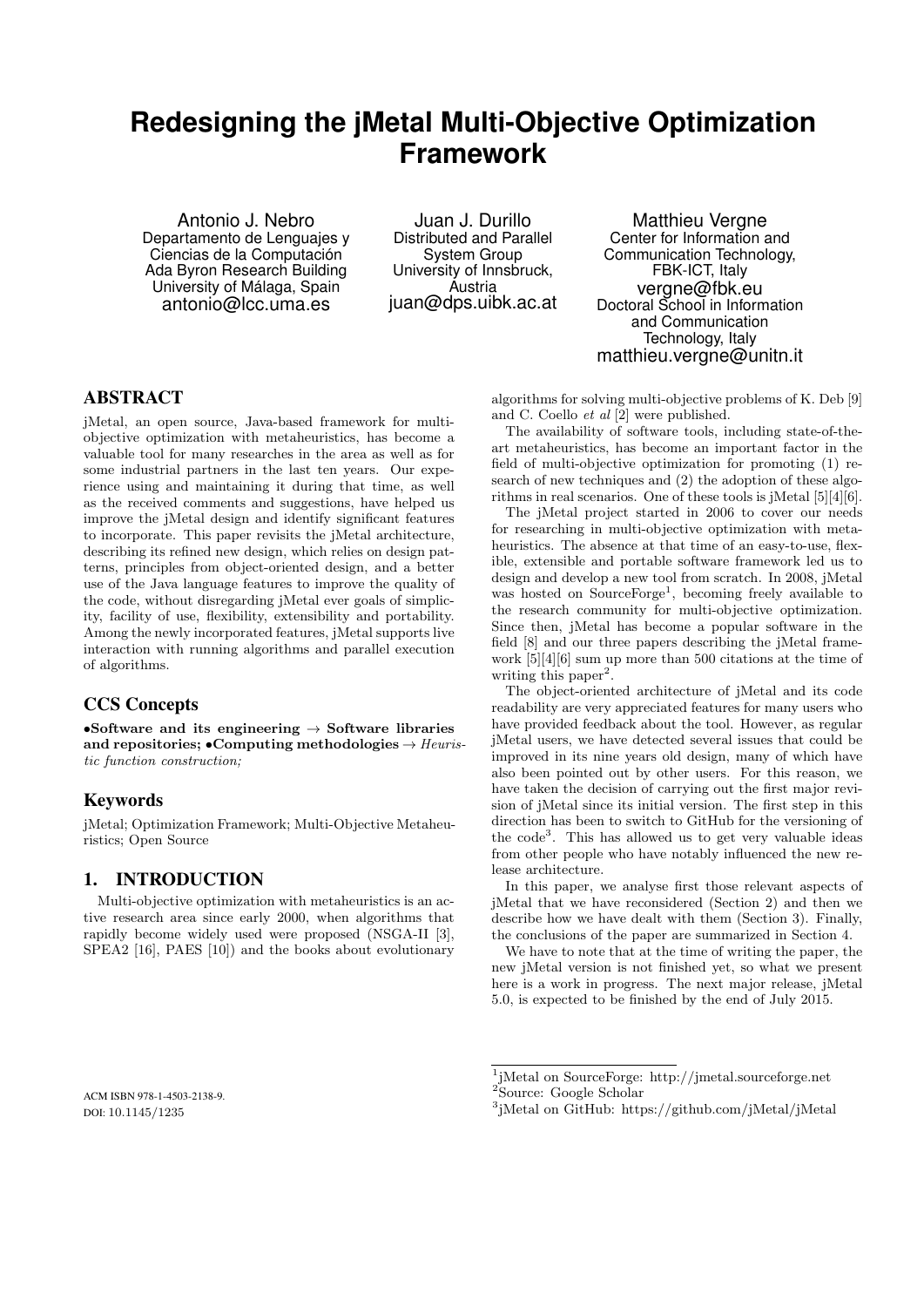# 2. RELEVANT ISSUES

A critical review of jMetal identified some issues in our core class hierarchy that make some recurrent actions, such as creating new types or operators, not as simple as it would be desired. Although one of the original goals of jMetal was to pay attention to code quality, there is room for improvement here, for example the implementation of unit tests. Another point is the project delivery strategy consisting in only providing the source code, which does not facilitate the use of jMetal as a dependency in other projects. In this section we analyse several points to elaborate on these ideas.

#### 2.1 Too Many Entities to Represent Solutions

Solution encoding is a fundamental aspect when solving an optimization problem with a metaheuristic because it determines the variation operators that can be applied. Encoding is managed in jMetal through three classes: Solution, SolutionType and Variable (the architecture of the last jMetal release, version 4.5, is depicted in Figure 1). This way, a solution has a type and it is composed of a number of variables. The solution type is used to determine which operators are available for manipulating the solutions, and the variables are the containers of the solution values. If we consider evolutionary algorithms, a solution represents an individual, the variables constitute the chromosome, and each variable is a gene.

In [7] we studied the behaviour of several state-of-the-art multi-objective metaheuristics when solving parameter scalable problems. The targets were the continuous problems of the ZDT benchmark [15]. In this study we addressed problems having up to 2048 Real variables, meaning that the solutions were composed of 2048 Variable objects in some experiments, thefore introducing a significant performance overhead. We introduced then an "optimized encoding" called ArrayReal, in such a way that a real solution is composed of a single variable which contains an array of real values. This scheme showed more efficiency, but it led to two ways of using real coded solutions. To simplify the management of this duplication, we used a wrapper class called XReal. As a consequence, up to five classes can be used to work with real coded solutions: Solution, Real (variable type), RealSolutionType, ArrayReal and XReal. A simpler scheme would be desirable.

Another consequence of our encoding was that, to access the value of its  $i^{th}$  variable, a solution s requires to use the following statement:

value = s.getDecisionVariables()[i].getValue()

which is rather cumbersome. It should be as simple as getting the value of the  $j^{th}$  objective:

 $value = s.getObjective(i)$ 

#### 2.2 Non-SOLID Core Classes

According to the SOLID principles [13], a class should fulfil five principles:

- Single Responsibility Principle (SRP): a class should have responsibility over a single part of the functionality provided by the software, and this responsibility should be entirely encapsulated by the class.
- Open-Close Principle (OCP): a class must be open to extensions and closed to modification.
- Liskov Substitution Principle (LSP): derived classes must be substitutable for their base classes.
- Interface Segregation Principle (ISP): no client should be forced to depend on methods or elements it does not use.
- Dependency inversion principle (DIP): classes must depend on abstractions, not on implementations.

One of the classes at the core of jMetal, the Solution class, does not fulfil some of these principles. Besides including the data that every solution must have, it includes numerous fields which are algorithm dependent (SRP violation), such as fields to store the ranking and the crowding distance of a solution, required by the NSGA-II algorithm but not used by algorithms such as PAES or SPEA2 (violation of the ISP). Similarly, a strength variable is included for the only need of the SPEA2 algorithm, and so on. In fact, the way to proceed every time a new metaheuristic is to be included consists in modifying the Solution class according to the needs of that algorithm (violation of the OCP), giving as a result a class populated with many fields.

The Solution class is not the only one violating these principles. The Problem class contains fields such as lower and upper bound, which are only needed by continuous problems, or a getNumberOfBits() method, which is only useful for problems that work with binary representations.

#### 2.3 Unrelated Solution Types, Operators and Problems

Every optimization problem in jMetal is associated with a particular encoding, which is indicated by a SolutionType object. For example, continuous problems require real coded solutions, and combinatorial problems require other solution types such as binary types (like the OneMax problem) or permutations (such as the travelling salesman problem or TSP). The solution type is used to determine the variation operators that can be applied to a solution. For example, single point and BLX- $\alpha$  are crossover operators which should work only with binary and real representations, respectively.

In jMetal 4.5 and previous versions, these relations among different entities in the framework are hard coded and runtime checks are needed to validate the applicability of an operator to a given solution based on its type. As an example, the following code shows the constructor of the classical Schaffer problem. The problem constructor receives a string as parameter to indicate if the problem is continuous (Real), discrete (Integer) or of any other type. As we can see, an if statement is used to ensure that the solution type is correctly set:

```
public Schaffer(String solutionType) {<br>numberOfVariables_ = 1;
    numberOfVariables_ = 1;<br>
numberOfObjectives_ = 2;numberOfObjectives_ = 2;<br>numberOfConstraints_ = 0;
     numberOfConstraints_ = 0;<br>problemName = "Schafter":problemName_
    lowerLimit_ = new double[numberOfVariables_];
    upperLimit_ = new double[numberOfVariables_];
     up<sup>1</sup> \nu<sup>1</sup> \mu<sup>1</sup> \sigma<sup>1</sup> \sigma<sup>1</sup> \sigma<sup>1</sup> \sigma<sup>3</sup> \sigma<sup>3</sup> \sigma<sup>3</sup> \sigma<sup>3</sup> \sigma<sup>3</sup> \sigma<sup>3</sup> \sigma<sup>3</sup> \sigma<sup>3</sup> \sigma<sup>3</sup> \sigma<sup>3</sup> \sigma<sup>3</sup> \sigma<sup>3</sup> \sigma<sup>3</sup> \sigma<sup>3</sup> \sigma<sup>3</sup> \sigma<sup>3</sup> \sigma<sup>3</sup> \sigma<sup>3</sup> \sigma<sup>3</sup> \sigma<sup>3</sup> \sigma<sup>3</sup> \sigma<sup>3</sup>
     upperLimit_[0] = 100000;
     if (solutionType.compareTo("Real") == 0)
         solutionType_ = new RealSolutionType(this) ;
     else {
         System.out.println("Error: solution type ") ;
         System.out.println("" + solutionType + " invalid") ;
```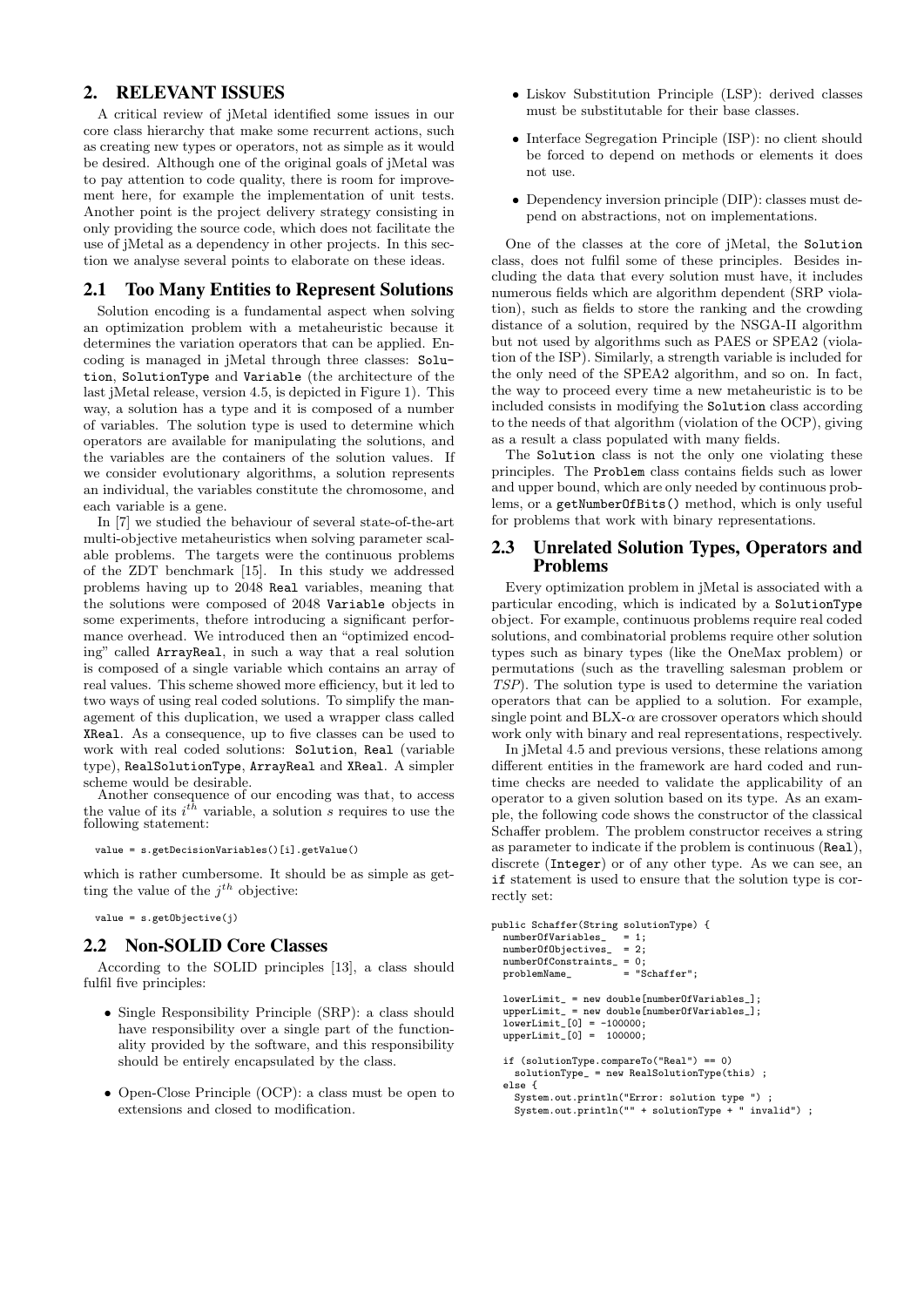

Figure 1: jMetal 4.5 architecture

# System.exit(-1) ; } } // Schaffer

Part of the code of the PolynomialMutation class, which implements a mutation operator for continuous problems such as Schaffer, is included in the following lines. It can be also seen that this code checks whether the type of a solution is adequate for this operator.

```
public class PolynomialMutation extends Mutation {
  ...
private static final List VALID_TYPES =
     Arrays.asList(RealSolutionType.class) ;
  ...
public Object execute(Object object) {
    Solution solution = (Solution)object;
    if (!VALID_TYPES.contains(solution.
      getType().getClass())) {
       ... // error message
    } // if
  doMutation(mutationProbability_, solution);
  return solution;
```
} // execute

Such programming practice works, but it is error prone, so the execution of an algorithm may be interrupted at runtime if the solution type received by an operator is not the expected one.

#### 2.4 Code Replication and Algorithm Templates

Most of metaheuristic families are characterized by a common behaviour which is shared by all the algorithms belonging to the family. This behaviour can be expressed as a pseudo-code that can be seen as a template. An example is shown in Algorithm 1, which represents Evolutionary Algorithms (EAs),

|  | Algorithm 1 Pseudo-code of an evolutionary algorithm |  |  |  |
|--|------------------------------------------------------|--|--|--|
|  |                                                      |  |  |  |

| 1: $P(0) \leftarrow$ GenerateInitialSolutions()  |
|--------------------------------------------------|
| 2: $t \leftarrow 0$                              |
| 3: Evaluate $(P(0))$                             |
| 4: while not StoppingCriterion() do              |
| 5: $Q(t) \leftarrow \text{Variation}(P(t))$      |
| 6: Evaluate $(Q(t))$                             |
| 7: $P(t+1) \leftarrow \text{Update}(P(t), Q(t))$ |
| 8: $t \leftarrow t + 1$                          |
| 9: end while                                     |

Having a template for a basic EA would lead researches to focus on which part of a new EA are novel and what parts already exist. From the software engineering point of view, an algorithm whose behavior falls in a basic template would only require to implement some specific methods for the new technique (in the case of genetic algorithms, the recombination, selection, etc); the common behavior would not be needed to be programmed, therefore resulting in less code replication. jMetal does not contain any set of basic templates, so the users do not benefit of the aforementioned advantages.

## 2.5 No Run Time Information Support

By default, when the execution of an algorithm is launched (by calling its execute() method), the calling program has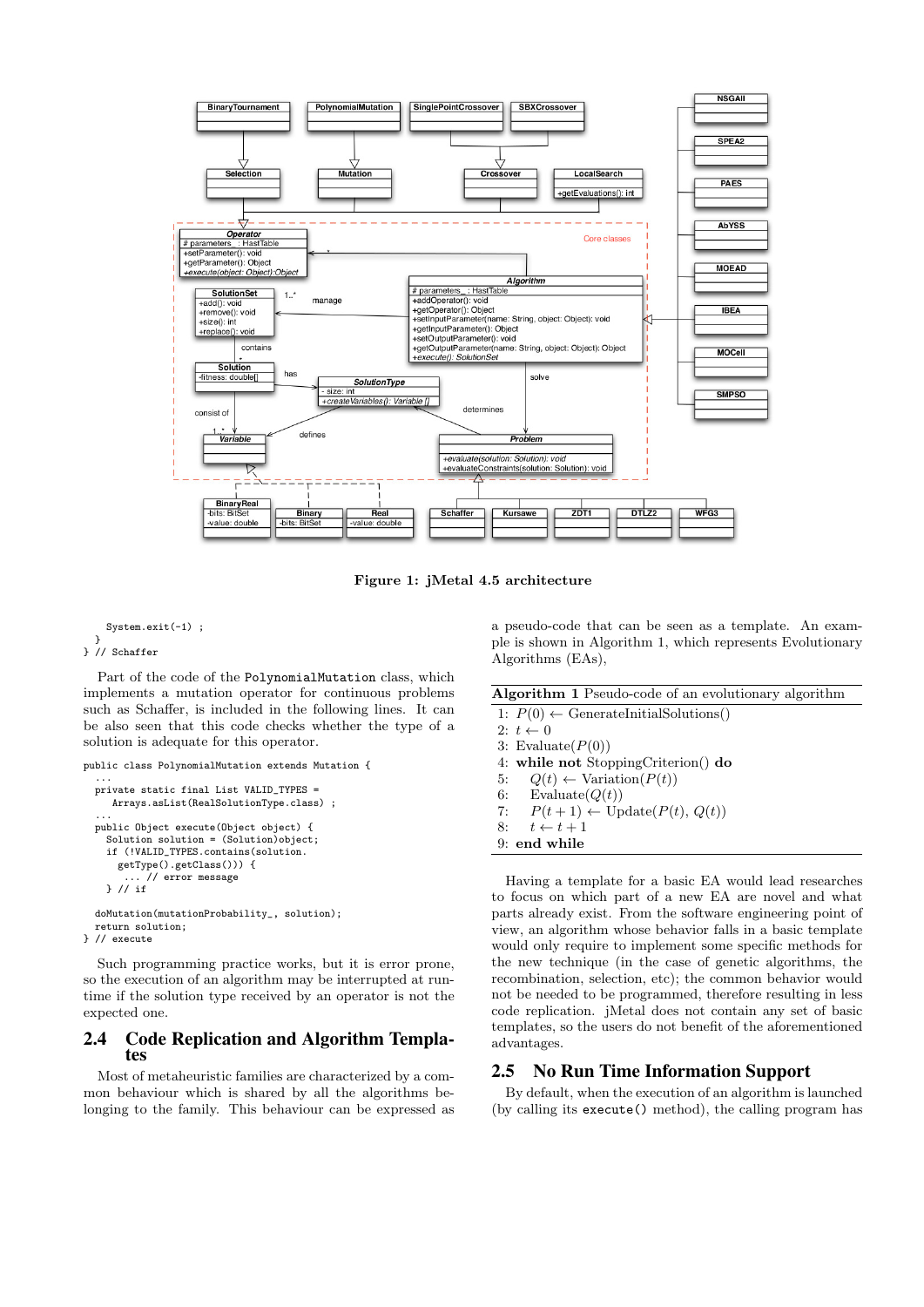to wait until the method has finished to get the computed result. During this period of time, little or no information about the algorithm execution is provided. While this may be acceptable for executions that take a few seconds (even minutes), this behaviour is non-desirable for long execution that take hours or days to complete. In these cases, it may be necessary to be able to retrieve some information (such as the current iteration, the current set of non-dominated solutions, etc.) at any point of its execution in order to take further decisions.

In the previous version of jMetal, for obtaining such information during an algorithm execution, the only choice was to manually add log sentences by modifying the source code. This is an unattractive approach, especially if we are using several metaheuristics (e.g., in a comparative study). Frequently, these monitoring sentences have to be removed or, even worse, commented, leading to many commented lines of code.

# 2.6 Code Quality

One of our goals, when developing jMetal, was to pay attention to the quality of the code, a concern which has been well appreciated by many users who have provided feedback about our tool. However, our criteria to qualify the code quality were fuzzy and mainly based on our intuition. Indeed, the application of specific tools to measure the quality of code, such as SonarQube<sup>4</sup> , revealed many issues to improve, such as:

- System.exit() is widely used when an error situation is found. This sentence shuts down the Java virtual machine, which is a very undesirable effect if jMetal is included into other software.
- Some methods have many lines of code, making them hard to read and understand and hinder to effectively apply unit tests.
- Many commented-out lines of code.
- Many names of fields, constants, methods, and classes do not comply with a naming convention.

We do not use unit nor integration testing in jMetal, so the possibility that some errors remain undetected is higher. For example, the behaviour of variation operators, like the polynomial mutation or SBX crossover applied by many algorithms, has not been tested to ensure that they are correctly implemented.

## 2.7 Source Code Delivery

jMetal is distributed by providing the source code through SourceForge. This means that, if a new version is released. a project using it has to be updated manually. jMetal 4.5 is also delivered as a jar file, but the problem is the same. With the purpose of simplifying the use of jMetal by other researchers, we did not use any external dependence. Therefore, we did not use packages of third parties that would undoubtedly help to offer more functionalities and accelerate the jMetal development.

## 2.8 Weak Support for Parallelism

jMetal includes parallel variants of some metaheuristics, like pNSGAII, pSMPSO and pMOEAD. These versions are thread-based implementation of these algorithms built on top of the Java thread facilities. They are only intended to run on multi-core processors and are not usable to develop distributed versions of the algorithms.

## 3. REDESIGNING JMETAL

After analysing those issues that could be improved in jMetal, we detail in this section how we cope with them in the forthcoming jMetal 5.0 version.

#### 3.1 New Architecture

The main goal of the new architecture is to provide a simpler design while keeping the same functionality as before. Figure 2 depicts the core classes of this architecture. This diagram, composed of only four interfaces, captures the typical functionality provided by jMetal: an Algorithm solves a Problem by manipulating a set of potential Solution objects through the use of several Operators.

Compared with the former architecture (see Figure 1), the new design introduces several obvious differences. First, the number of core classes has been reduced from seven to four. Second, all these core classes are now interfaces, and most of them have only few methods. Finally, we can observe the use of parametrized types to model the use of Java generics, which are now widely applied.

The absence of the SolutionSet class, that was used before for representing populations in EAs (or swarms in PSO), may be a bit surprising; however, our analysis revealed that its role can be fulfilled by a list of solutions, and therefore it can be represented by the java.util.List interface. The main advantage of using Lists for this purpose is that Java provides already several implementations with different performance and characteristics (arrays, linked list, etc).

## 3.2 Representing Solutions

In jMetal 5.0, there is no need for using the concepts of solution types nor variables to encode a solution. The former is not required thanks to the use of generics. Figure 3 shows how the solutions are defined now, where three representations are included: binary, real, and integer. By using this approach, many implementations can be provided for the same encoding, adding an extra degree of flexibility.

In the case of double solutions, we provide a default implementation where the variable values are stored in an array, so we avoid having to define something like the former ArrayReal encoding. This also eliminates the necessity of wrapper classes such as XReal. Now, getting the value of a variable and an objective is done in this way:

```
double value = solution.getVariableValue(i) ;
double objective = solution.getObjective(j) ;
```
which is simpler and more natural than the previous scheme commented in Section 2.1.

The use of generics also allows that an attempt to incorrectly assign the value of a variable results in a compilation error, e.g., trying to assign to an int variable the variable value of a DoubleSolution.

A feature of the new approach to represent solutions is the introduction of attributes, which are simply  $\langle \text{key}, \text{value} \rangle$ 

<sup>4</sup>SonarQube: http://www.sonarqube.org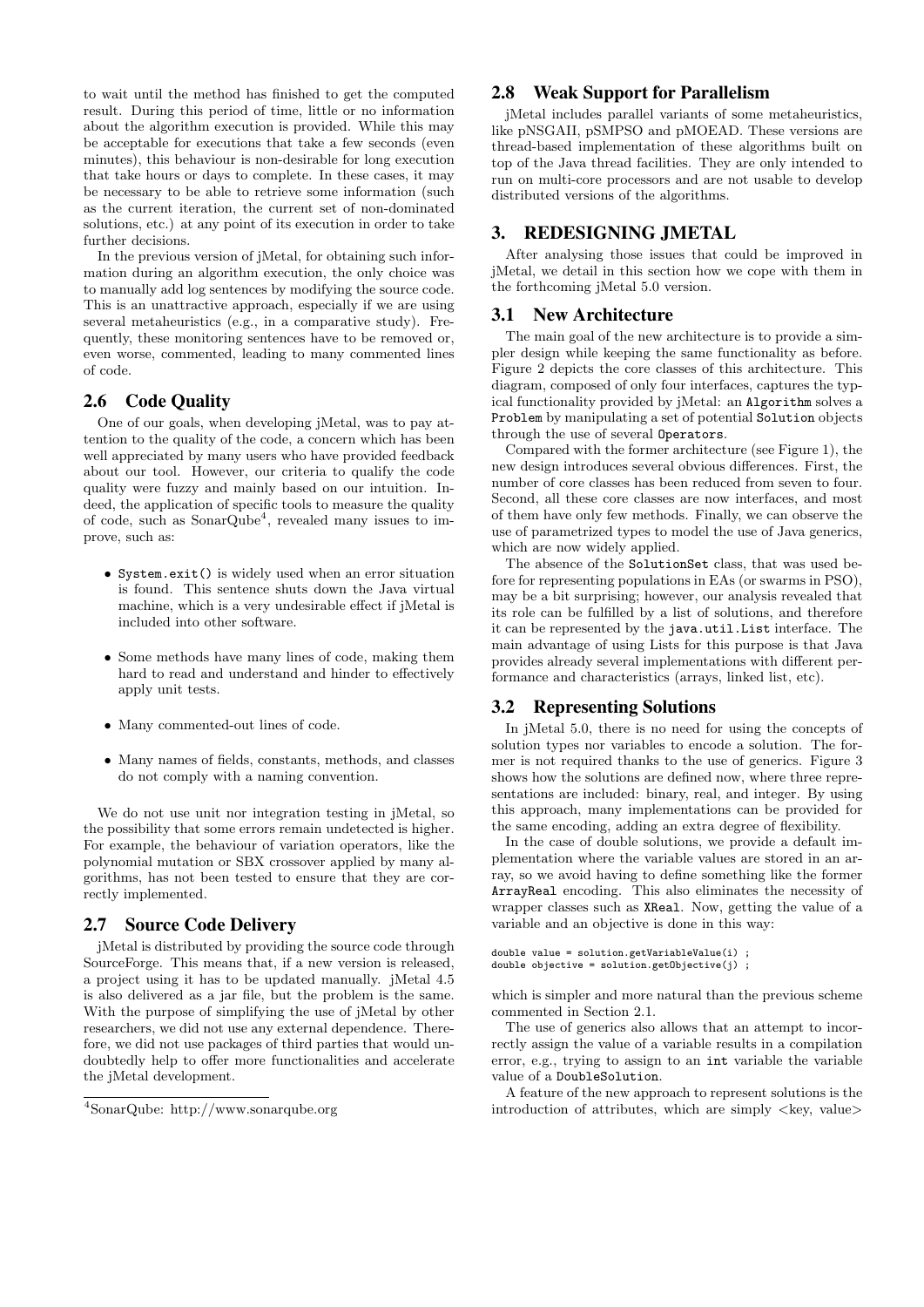





Figure 3: jMetal 5.0 Solution class diagram.

pairs. When a solution has to incorporate a field which is specific for a given algorithm, that field can be added as an attribute. This way, there is no need to modify the solution class, as commented in Section 2.2.

To avoid having to manage directly the solution attributes, we include this utility interface:

```
public interface SolutionAttribute
   <S extends Solution, V> {
  public void setAttribute(S solution, V value) ;
 public V getAttribute(S solution) ;
 public Object getAttributeID() ;
}
```
The use of solution attributes can be encapsulated. As an example, we have defined the following interface to assign a rank to a solution (i.e, NSGA-II's ranking):

```
public interface Ranking<S extends Solution>
  extends SolutionAttribute<S, Integer>{
  public Ranking computeRanking(List<S> solutionList) ;
  public List<S> getSubfront(int rank) ;
public int getNumberOfSubfronts() ;
}
```
so a client class (e.g., the NSGAII class) can merely use:

Ranking ranking = computeRanking(jointPopulation);

This way, the solution attribute is managed internally by the class implementing the ranking and is hidden to the metaheuristic.

#### 3.3 jMetal as a Maven Project

A request of some users was to make jMetal a Maven project<sup>5</sup>. This way it would be easier to incorporate it in any Maven project and also to use dependencies of third parties.

Our approach has been to partition jMetal into four packages:

- jmetal-core: Classes of the core architecture plus some utilities, including quality indicators.
- jmetal-algorithm: Implementations of the metaheuristics included in the framework.
- jmetal-problem: Implementations of the known problems.
- jmetal-exec: Executable programs to configure and run the algorithms.

These packages can be found in the Maven Central Repository<sup>6</sup> , where the Maven dependencies can be obtained. For example, in the case of needing the jmetal-core package, the current dependence is:

```
<dependency>
   <groupId>org.uma.jmetal</groupId>
   <artifactId>jmetal-core</artifactId>
   <version>5.0-Beta-28</version>
</dependency>
```
 ${\rm ^5}$ https://maven.apache.org/

 $^6$ Maven Central Repository: http://search.maven.org/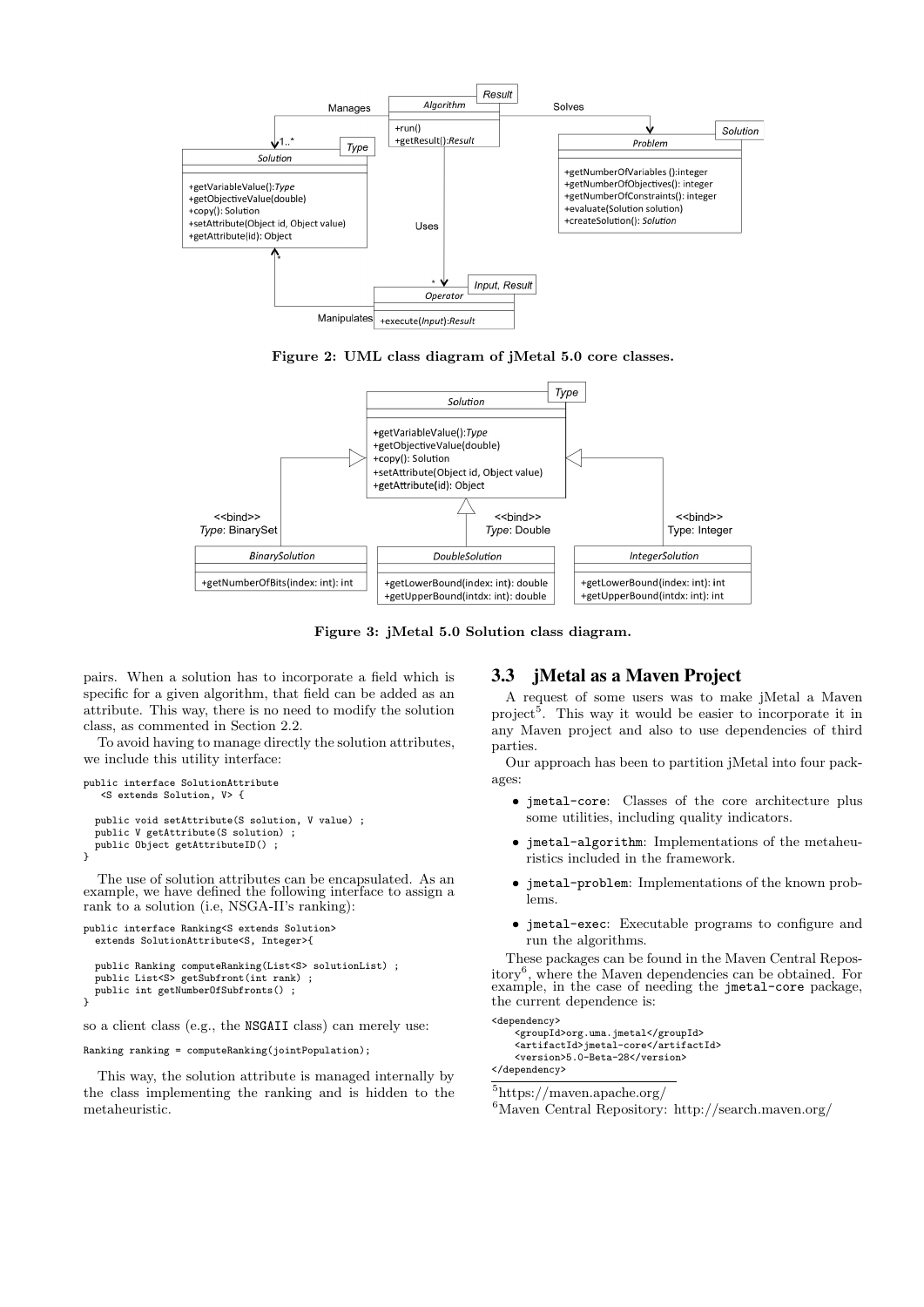## 3.4 Relating Solution, Operators, and Problems

By using generics in the new architecture, the compiler can ensure that, if an algorithm is configured to solve e.g, a continuous problem (a DoubleProblem in jMetal 5.0), then the operators must manipulate only DoubleSolutions.

Let us suppose that we want to use NSGA-II to solve a continuous problem. The configuration of the algorithm would contain the following code:

```
DoubleProblem problem;
Algorithm<List<DoubleSolution>> algorithm;
CrossoverOperator<
       List<DoubleSolution>,List<DoubleSolution>> crossover;
MutationOperator<DoubleSolution> mutation;
...
```

```
algorithm = new NSGAIIBuilder
  <DoubleSolution>(problem, crossover, mutation)
  .setSelectionOperator(selection)
  .setMaxIterations(100)
  .setPopulationSize(100)
  .build() ;
```
This way, operators such as the SBX crossover and polynomial mutation will be valid to solve a problem such as ZDT1 (continuous), but the code will not compile if there is any attempt to apply the single point crossover or bit-flip mutation binary operators, or the ZDT5 problem (binary).

Any attempt to use an operator with a non valid solution will be detected in compilation time, and advanced IDEs (e.g, Eclipse) can immediately find these errors.

# 3.5 Algorithm Templates

As commented in Section 2.4, providing algorithm templates can bring a number of advantages. In jMetal 5.0 we include a number of templates mimicking canonical metaheuristics. For example, the AbstractEvolutionaryAlgorithm class provides a template for EAs by including the following implementation of the run() method (Algorithm extends Runnable):

```
@Override public void run() {
  List<S> offspringPopulation;
  List<S> matingPopulation;
  population = createInitialPopulation();
  population = evaluatePopulation(population);
  ...<br>initProgress();
  while (!isStoppingConditionReached()) {
    matingPopulation = selection(population);
    offspringPopulation = reproduction(matingPopulation);
    offspringPopulation =
                      evaluatePopulation(offspringPopulation);
    population = replacement(population, offspringPopulation);
    updateProgress();
 }
}
```
To develop a new EA, the methods used by run() have to be implemented. This way, the flow control is in the abstract class, not in the algorithm implementation. This abstract class is the base class of genetic algorithms, evolution strategies, and differential evolution algorithms. An AbstractParticularSwarmOptimization class is currently provided as well.

Popular metaheuristics such as NSGA-II [3], PAES [10], SPEA2 [16] or SMS-EMOA [1] follow this template. Others, such as MOEA/D [12], cannot be implemented according to it, so they need to inherit directly from the Algorithm interface. Templates provide facilities to implement algorithms, but they are not mandatory.

# 3.6 Measures in Algorithms

A novelty in jMetal 5.0 is the inclusion of measures, which allow to obtain algorithm-specific information during its execution. The current implementation supports two types of measures: a PullMeasure provides the value of the measure on demand (synchronous), while a PushMeasure allows to register listeners (observer design pattern) to receive the value of the measure when it is produced (asynchronous).

One can transform a pull measure into a push one (e.g. with a period of refresh) as well as a push measure into a pull one (e.g. by storing the value for future demands), thus choosing one or the other is more a design choice depending on how the algorithm manage the measured values. For instance, if the value is always available in the algorithm (e.g. population size), then it is usual to use a pull measure to retrieve it on demand, while a value generated on the fly (e.g. solution evaluation) is prone to be managed by a push measure.

Finally, these measures are provided by the algorithm through a MeasureManager, which acts as a mapper between the available measures and keys which identify each of them. The measure manager provides all the available keys, allowing to retrieve and manage all the available measures for further automation.

To illustrate how measures work, jMetal 5.0 provides a version of NSGA-II endowed with pull and push measures. The next code shows an example of measures implementing both features and how they are used:

public class NSGAIIMeasures extends NSGAII {

```
private CountingMeasure iterations ;
  private BasicMeasure<List<Solution>> lastEvaluatedPopulation ;
  ...
  iterations = new CountingMeasure(0) ;
  lastEvaluatedPopulation = new BasicMeasure<>() ;
  public NSGAIIMeasures(...) {
    ...
measureManager = new SimpleMeasureManager() ;
    measureManager.setPullMeasure("currentIteration",
                                    iterations);
    measureManager.setPushMeasure("lastEvaluatedPopulation",
                                    lastEvaluatedPopulation);
  }
  @Override protected void initProgress() {
    iterations.reset(1);
  \overline{1}@Override protected void updateProgress() {
    iterations.increment();
    lastEvaluatedPopulation.set(getPopulation());
  \mathbf{r}...
}
```
In this example, our algorithm declares a CountingMeasure (a measure intended to count events) called iterations and aiming at counting how many iterations has been made since the starting of the algorithm. Another one is a BasicMeasure (simply stores a value) called lastEvaluatedPopulation and aiming at providing the population considered at the evaluation time, thus giving a way to know how the population evolve between each round. The point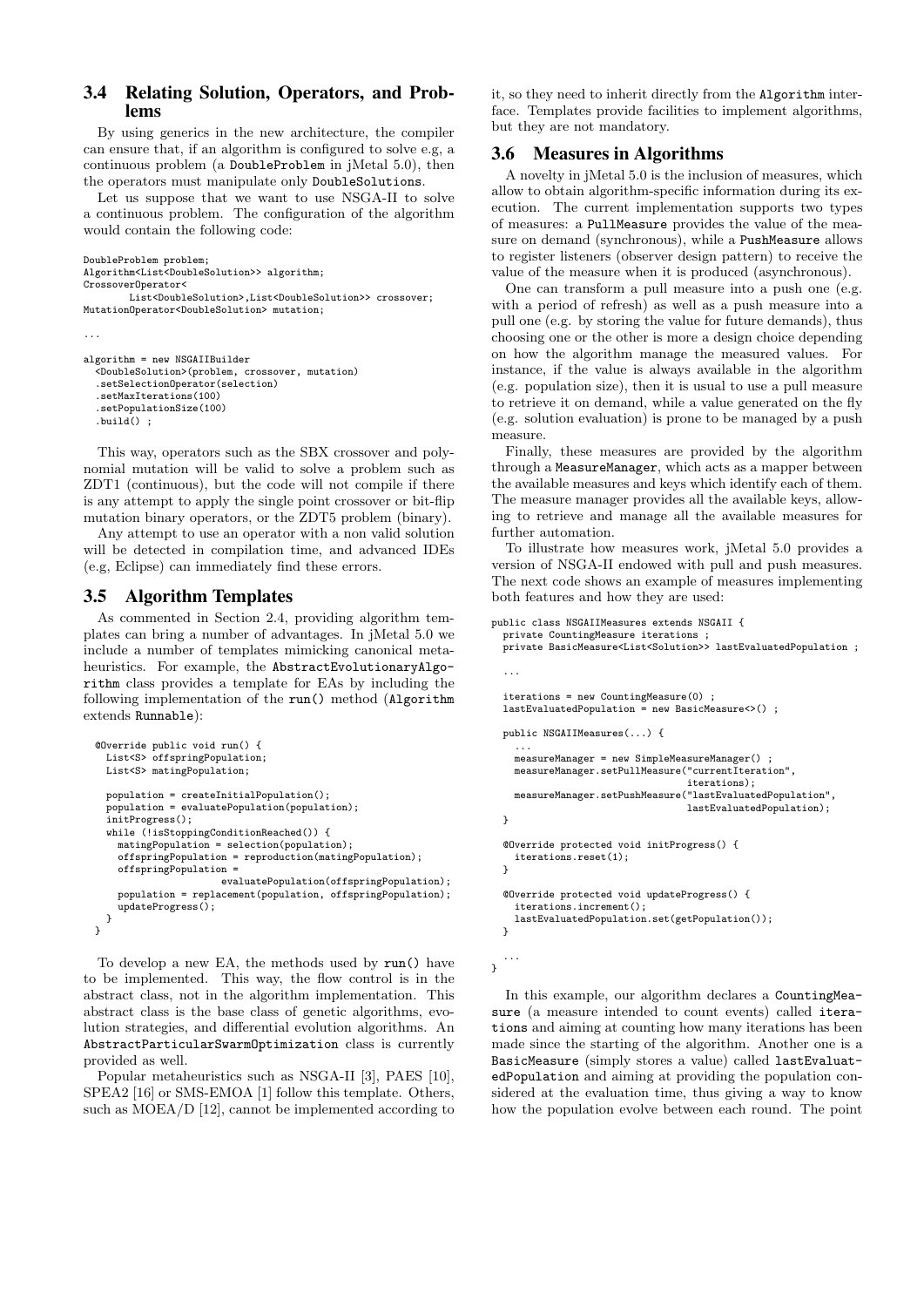with push measures is when to effectively push the value to the listeners, thus identifying the precise location where the value changes. Here, the iteration counting is reset at every call of initProgress(), which corresponds to a restart of the algorithm, and both measures are updated in updateProgress(), which is called at the end of each iteration (notice that these two methods are required by the evolutionary algorithm template defined in Section 3.5). Regarding the MeasureManager, we register both the measures as pull or push measures depending on how we want them to be used out of the algorithm. The client code can make use of these measures as follows:

```
...
Algorithm<List<Solution>> algorithm;
 ...
 MeasureManager measureManager =
    algorithm.getMeasureManager() ;
  CountingMeasure iteration =
    (CountingMeasure) measureManager.getPullMeasure(
                              "currentIteration");
   BasicMeasure<List<Solution>> lastEvaluatedPopulationMeasure
        = (BasicMeasure) measureManager.getPushMeasure(
                              "lastEvaluatedPopulation");
   lastEvaluatedPopulationMeasure(new Listener());
   Thread algorithmThread = new Thread(algorithm) ;
   algorithmThread.start();
    while(iteration.get() < maxIterations) {
      TimeUnit.SECONDS.sleep(5);
      System.out.println("Iteration: " + iteration.get()) ;
   }
   algorithmThread.join();
}
```
In this piece of code, the measure manager is obtained from the algorithm, so the measures are now accessible. In the case of the pull measures, the algorithm is executed in a thread and the client code prints every five seconds the current iteration while the algorithm is concurrently running.

We can observe that a listener is registered to use the push measure. An example listener class is shown next:

#### public class Listener

```
implements MeasureListener<List<Solution>> {
 private int counter = 0 ;
  @Override synchronized public void
           measureGenerated(List<Solution> solutions) {
   if ((counter % 10 == 0)) {
     // Do whatever action with the solution list (population).
   }
   counter ++ ;
 }
}
```
In this code, the measureGenerated() method is called whenever a push operation is invoked on the push measure, and an action is performed every 10 invocations. A typical action could be to write the current Pareto front approximation in a file for experimental evaluation.

The benefit of using a push measure in this example is that there is no need of modifying the algorithm code; all the logic is in the client side. The approach has also a minimum impact on performance: if no listeners are registered, the push operations only will make a check in an empty list.

In general, pull measures are useful when the client program needs to get information in a particular moment about the current state of the algorithm execution. On the contrary, pull measures are more useful when they are intended

to inform the client code about relevant events that are produced in an asynchronous way. In the former example, that event is evaluating the population after an algorithm iteration, but more complex scenarios could be considered, e.g., the population has not changed in the last N iterations, or the population does not contain infeasible solutions in case of solving a constrained problem.

#### 3.7 Improving Code Quality

A reason to start the jMetal project was that we found out that existing software for multi-objective optimization with metaheuristics was difficult to understand and to reuse, so a design goal we imposed ourselves was to pay attention to code quality. This has been appreciated by many users, but when we analyzed the current implementation we were aware that there is room for improvement, as pointed out in Section 2.6.

In the new implementation, we follow the guidelines of Robert C. Martin's Clean Code book [13], with the goal of making the code more readable, extensible and maintainable. This is a work in progress, which implies a deep refactoring of most of the code.

Directly related to code quality, an important issue is to apply unit and integration testing. We use  $jUnit^7$  complemented with Mockito<sup>8</sup> when mocks are needed.

Because metaheuristics are stochastic methods relying on randomized components, writing unit tests for these components is not trivial. Focusing on variation operators such as crossover and mutation, our approach is to test them in two steps. Step 1 consists in checking that the parameters they receive are correct (e.g., the probabilities of applying them is between 0.0 and 1.0) and that the produced values are valid. Because these tests cannot ensure that the operator works properly, step 2 is to write a program that generates several solutions, applies the operator to them, and writes the results in a file; then, by plotting the obtained values we can visually check whether or not the result is the expected one.

Our approximation for integration testing is to run the algorithms to solve known benchmark problems. The expected values of the tests can be as simple as checking the number of returned solutions; for example, solving the Kursawe problem with NSGA-II configured with standard settings (a population size of 100, a stopping condition of 25'000 evaluations, a probability of crossover (SBX crossover) of 0.9, and a probability of mutation (Polynomial mutation) of 1/NumberOfVariables) should return 100 solutions, so the test checks that at least 99 solutions have been returned. The tests can be more accurate by knowing in advance the average values of a quality indicator (e.g, the Hypervolume) when solving a given problem and checking for this value with an error margin; this information can be obtained from pilot experiments and from studies published in the literature.

#### 3.8 Parallelism Support

The inclusion of algorithm templates in jMetal 5.0 (Section 3.5) allows to provide parallelism support in an easy way when a list of solutions has to be evaluated. The approach taken is to define an interface called SolutionListEvaluator:

7 jUnit: http://junit.org/

<sup>8</sup>Mockito: http://mockito.org